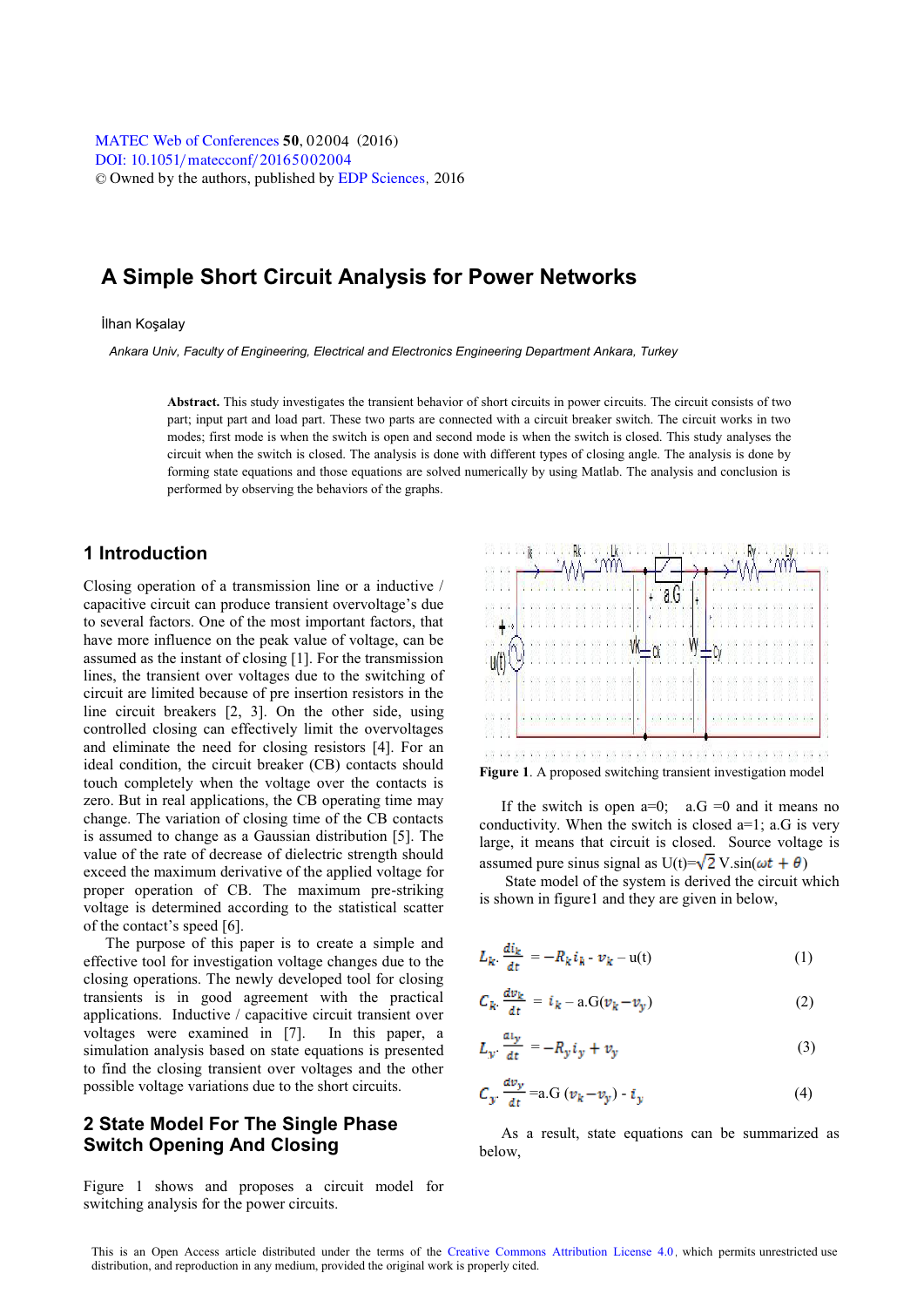$$
\frac{d}{dt} \begin{bmatrix} i_k \\ v_k \\ i_y \\ v_y \end{bmatrix} = \begin{bmatrix} -\frac{R_k}{L_k} & -\frac{1}{L_k} & 0 & 0 \\ \frac{1}{c_k} & -\frac{a \cdot G}{c_k} & 0 & \frac{a \cdot G}{c_k} \\ 0 & 0 & -\frac{R_y}{L_y} & \frac{1}{L_y} \\ 0 & \frac{a \cdot G}{c_y} & -\frac{1}{c_y} & -\frac{a \cdot G}{c_y} \end{bmatrix} \begin{bmatrix} i_k \\ v_k \\ i_y \\ v_y \end{bmatrix} + \begin{bmatrix} -\frac{1}{L_k} \\ 0 \\ 0 \\ 0 \end{bmatrix} u(t)
$$
\n(5)

Output magnitudes of the system are mentioned in equation (2.6). Here;  $i_A$ : Current passing through the switch and  $\mathbf{u}_T$ : Recovery voltage

$$
\begin{bmatrix} i_A \\ u_T \end{bmatrix} = \begin{bmatrix} 0 & a, G & 0 & -a, G \\ 0 & 1 & 0 & -1 \end{bmatrix} \begin{bmatrix} i_k \\ v_k \\ i_y \\ v_y \end{bmatrix}
$$
 (6)

When the switch is closed  $a=1$  a.G: Very large,  $u_k = v_y$ ;  $\frac{dv_k}{dt} = \frac{dv_y}{dt}$ 

In this situation both  $u_k$  and  $v_y$  can not be state variables at the same time. If we  $v_y$  is chosen as a state variable equation (2.2) and 2.(4) can be written as shown below:

$$
C_k \quad \frac{dv_y}{dt} = i_k \tag{7}
$$

$$
C_y \frac{dv_y}{dt} = i_y \tag{8}
$$

Adding equation (7) and (8) gives;

$$
\left(C_k + C_y\right) \frac{dv_y}{dt} = i_k \cdot i_y \tag{9}
$$

$$
\frac{dv_y}{dt} = \frac{1}{c_k + c_y} i_k - \frac{1}{c_k + c_y} i_y \tag{10}
$$

For the closed switch condition, state equations become as below:

$$
\frac{d}{dt}\begin{bmatrix} i_k \\ i_y \\ v_y \end{bmatrix} = \begin{bmatrix} -\frac{\alpha_k}{L_k} & 0 & -\frac{1}{L_k} \\ 0 & -\frac{R_y}{L_y} & \frac{1}{L_y} \\ \frac{1}{c_k + c_y} & \frac{1}{c_k + c_y} & 0 \end{bmatrix} \begin{bmatrix} i_k \\ i_y \\ v_y \end{bmatrix} + \begin{bmatrix} -\frac{1}{L_k} \\ 0 \\ 0 \end{bmatrix} u(t)
$$
\n(11)

$$
i_A = \begin{bmatrix} \frac{c_y}{c_k + c_y} & \frac{c_k}{c_k + c_y} & 0 \end{bmatrix} \begin{bmatrix} i_k \\ i_y \\ v_y \end{bmatrix}
$$
 (12)

When the switch is closed, it can be investigated the below transient events using equation (11) and (12):

- a) Energization of large inductive load:  $C_k$  and  $C_v$ are negligible
- b) Energization of large capacitive load:  $R_y$  and  $L_y$ are negligible.

c) Short circuit current:  $R_y = 0$ ;  $C_k$ ,  $C_y$  and  $L_y$ are negligible.

From special cases a, b, and c above first or second order differential equation is obtained and analytical solution of the equation can be found. Since the circuit was operating in continuous in sinusoidal mode before the switch was closed, in the investigation of transient events when the switch is closed initial conditions is obtained as follows (Here,  $\theta$ : Respective angle when the switch is closed.).

$$
|Z_k| = \sqrt{R_k^2 + (\omega L_k - \frac{1}{\omega c_k})^2}; \quad \alpha = \tan^{-1}(\frac{\omega^2 L_k c_{k-1}}{\omega R_k c_k});
$$
\n(13)

$$
i_k(0) = \frac{\sqrt{2}v}{|z_k|} \sin(\theta - \alpha) \tag{14}
$$

$$
v_k(0) = \frac{\sqrt{2}v}{\omega c_k |z_k|} \sin(\theta - \alpha - 90^\circ) = v_y(0) \qquad (15)
$$

$$
i_{y}(0)=0 \tag{16}
$$

A graphical based interface is created in MATLAB environment is shown in figure 2.



**Figure 2**. Graphical interface for analysis.

#### **3 Analysis of Short Circuit**

Short circuit is analyzed by letting the value of load resistance Ry=0 with large value of  $\mathbb{C}y$  (0.001 F)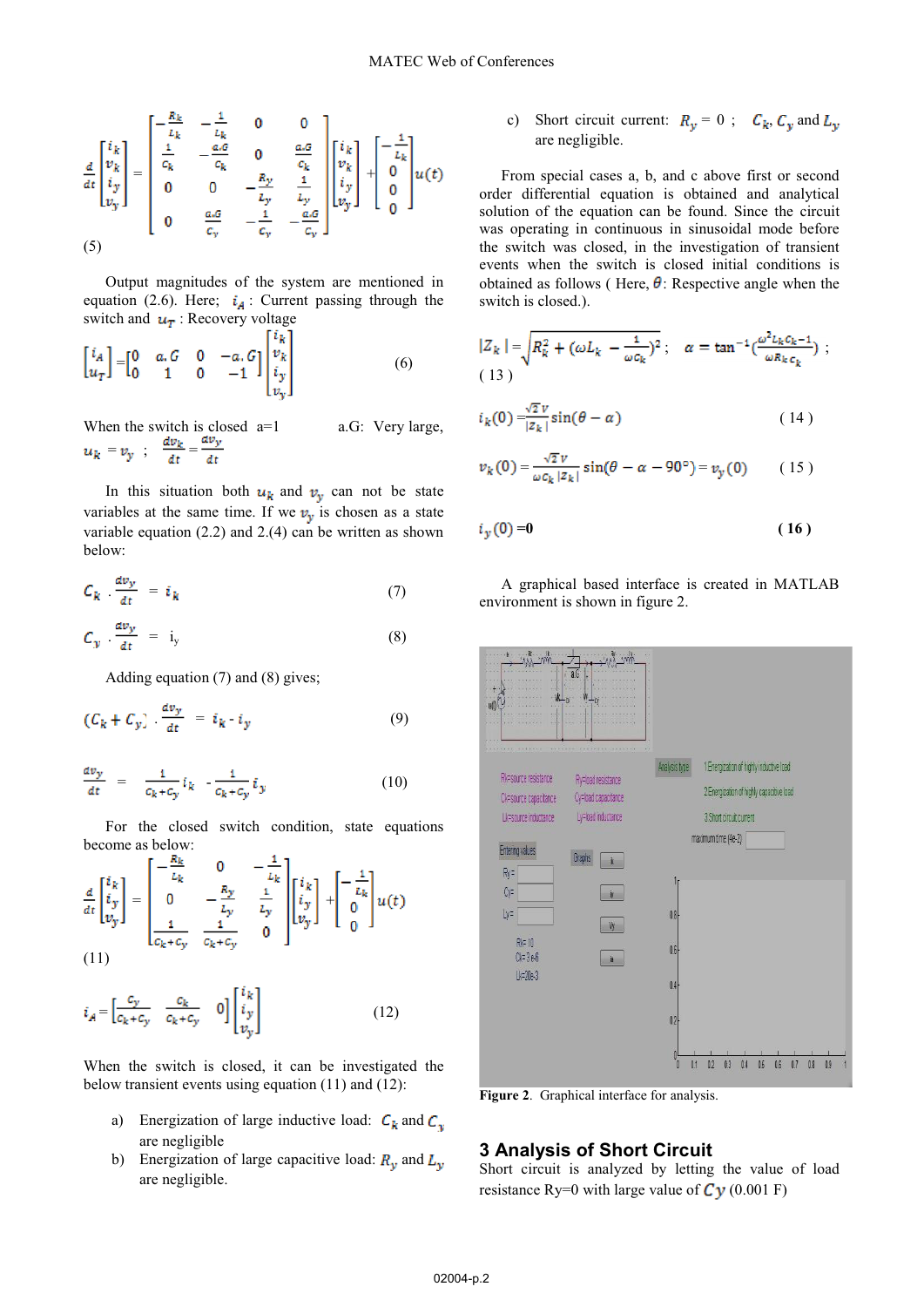

**Figure 3**. Graph of the source current during energization of short circuited load for  $\theta = \pi/2$ .



**Figure 4**. graph of the load current during energization of short circuited load for  $\theta = \pi/2$ .

Figure 3-6 show different outputs related to short circuit condition respectively. All values of  $\theta$  makes the load to show transient behavior at the beginning, but for different values the level at which current attains steady state is different. Small values of  $\theta$  causes the current to reach its steady state at lower values while  $\theta = \pi/2$ gives the highest level.

The time spent before reaching state is same for different values of  $\theta$ , for the graphs above it shows that every graph reaches its steady state at 0.01 second.



**Figure 5**. Graph of the load voltage during energization of short circuited load for  $\theta = \pi/2$ 



**Figure 6**. graph of the load voltage during energization of short circuited load for  $\theta = 3\pi/4$ .

The load voltage starts at its initial value and falls rapidly. After some times it attains its steady state, for different values of  $\theta$  the steady state peak value is same but the initial values are different. Value  $\theta = \pi/2$  gives the highest initial value.

### **4 Conclusions**

When the short circuit occurs in power networks, the short circuit makes the load to show transient behavior. The transient behaviors are different for different types of loads. Depending on values of angle when the circuit is closed  $(\theta)$ , transient time can be short or long. During transient periods, overvoltage occurs most of the time. To analyze and examine this kind of overvoltage is not easy